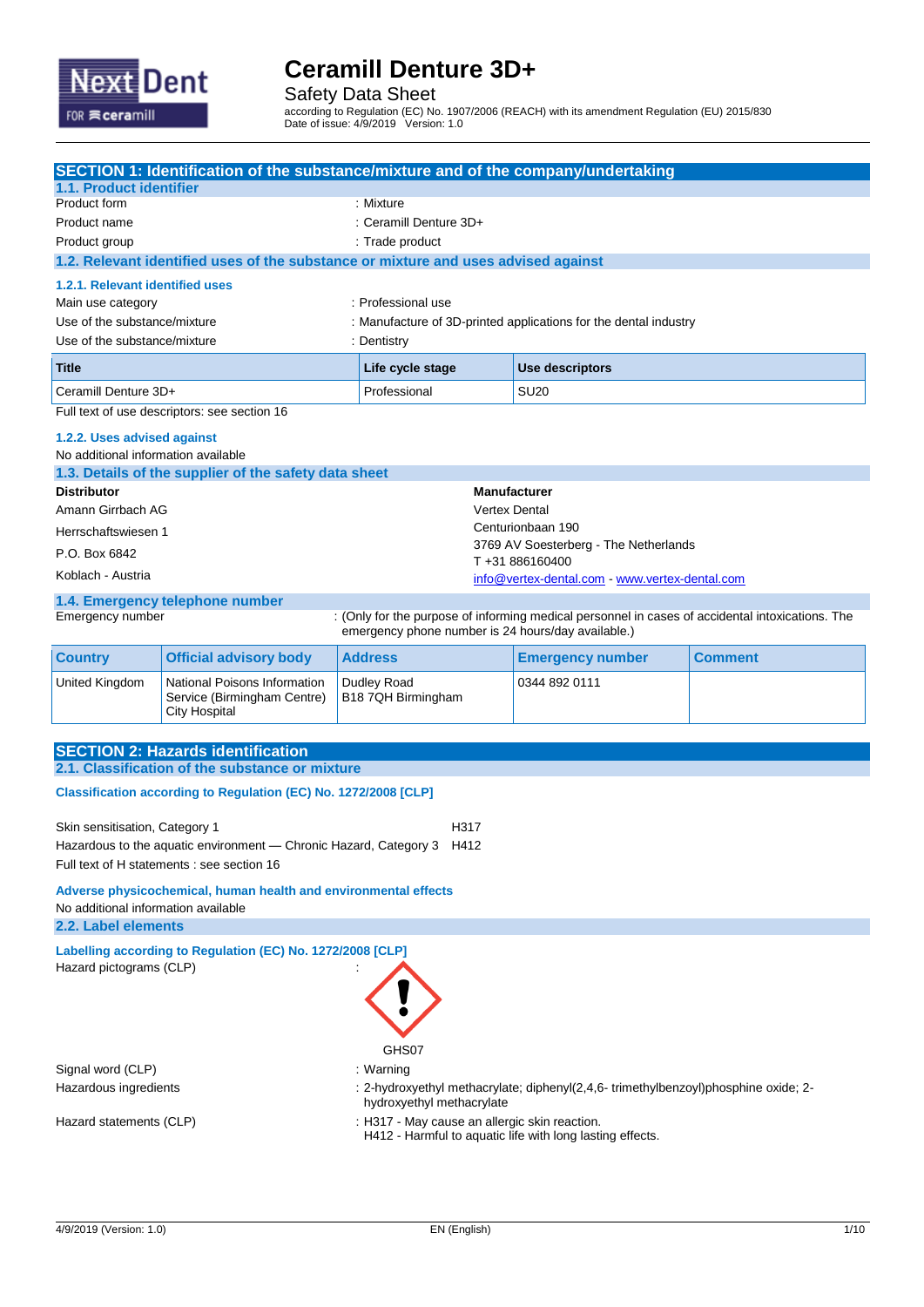#### Safety Data Sheet

according to Regulation (EC) No. 1907/2006 (REACH) with its amendment Regulation (EU) 2015/830

- Precautionary statements (CLP) : P280 Wear protective gloves. P333+P313 - If skin irritation or rash occurs: Get medical advice/attention. P363 - Wash contaminated clothing before reuse.
	- P273 Avoid release to the environment.
	- P501 Dispose of contents/container to an approved waste disposal plant.

#### **2.3. Other hazards**

No additional information available

#### **SECTION 3: Composition/information on ingredients**

**3.1. Substances**

### Not applicable

|  | 3.2. Mixtures |
|--|---------------|
|  |               |

| <b>Name</b>                                                                                                                            | <b>Product identifier</b>                                                                                | $%$ w/w<br>$(\%$ w/w) | <b>Classification according to</b><br><b>Regulation (EC) No.</b><br>1272/2008 [CLP] |
|----------------------------------------------------------------------------------------------------------------------------------------|----------------------------------------------------------------------------------------------------------|-----------------------|-------------------------------------------------------------------------------------|
| Ethoxylated bisphenol A dimethacrylate                                                                                                 | (CAS-No.) 41637-38-1<br>(EC-No.) 609-946-4                                                               | $=$ $>$ 75            | Aquatic Chronic 4, H413                                                             |
| 7,7,9(or 7,9,9)-trimethyl-4,13-dioxo-3,14-dioxa-5,12-<br>diazahexadecane-1,16-diyl bismethacrylate                                     | (CAS-No.) 72869-86-4<br>(EC-No.) 276-957-5<br>(REACH-no) 01-2120751202-68                                | $10 - 20$             | Skin Sens. 1B, H317<br>Aquatic Chronic 2, H411                                      |
| 2-hydroxyethyl methacrylate<br>(Note D)                                                                                                | (CAS-No.) 868-77-9<br>(EC-No.) 212-782-2<br>(EC Index-No.) 607-124-00-X<br>(REACH-no) 01-2119490169-29   | $5 - 10$              | Eye Irrit. 2, H319<br>Skin Sens. 1, H317                                            |
| Silicon dioxide<br>substance with national workplace exposure limit(s)<br>(GB)                                                         | (CAS-No.) 7631-86-9<br>(EC-No.) 231-545-4<br>(REACH-no) 01-2119379499-16                                 | $5 - 10$              | Not classified                                                                      |
| diphenyl(2,4,6-trimethylbenzoyl)phosphine oxide                                                                                        | (CAS-No.) 75980-60-8<br>(EC-No.) 278-355-8<br>(EC Index-No.) 015-203-00-X<br>(REACH-no) 01-2119972295-29 | $1 - 5$               | Skin Sens. 1B, H317<br>Repr. 2, H361f<br>Aquatic Chronic 2, H411                    |
| Titanium dioxide<br>substance with a Community workplace exposure limit<br>substance with national workplace exposure limit(s)<br>(GB) | (CAS-No.) 13463-67-7<br>(EC-No.) 236-675-5<br>(REACH-no) 01-2119489379-17                                | < 0.1                 | Not classified                                                                      |

Note D : Certain substances which are susceptible to spontaneous polymerisation or decomposition are generally placed on the market in a stabilised form. It is in this form that they are listed in Part 3.

However, such substances are sometimes placed on the market in a non-stabilised form. In this case, the supplier must state on the label the name of the substance followed by the words "non-stabilised".

Full text of H-statements: see section 16

| <b>SECTION 4: First aid measures</b>                                            |                                                                                                                                                                                                                                   |
|---------------------------------------------------------------------------------|-----------------------------------------------------------------------------------------------------------------------------------------------------------------------------------------------------------------------------------|
| 4.1. Description of first aid measures                                          |                                                                                                                                                                                                                                   |
| First-aid measures general                                                      | : Never give anything by mouth to an unconscious person. If you feel unwell, seek medical<br>advice (show the label where possible).                                                                                              |
| First-aid measures after inhalation                                             | : Assure fresh air breathing. Allow the victim to rest.                                                                                                                                                                           |
| First-aid measures after skin contact                                           | : Remove affected clothing and wash all exposed skin area with mild soap and water,<br>followed by warm water rinse. If skin irritation or rash occurs: Get medical advice/attention.<br>Wash contaminated clothing before reuse. |
| First-aid measures after eye contact                                            | : Rinse cautiously with water for several minutes. Remove contact lenses, if present and<br>easy to do. Continue rinsing. If eye irritation persists: Get medical advice/attention.                                               |
| First-aid measures after ingestion                                              | : Rinse mouth. Do NOT induce vomiting. Obtain emergency medical attention.                                                                                                                                                        |
| 4.2. Most important symptoms and effects, both acute and delayed                |                                                                                                                                                                                                                                   |
| No additional information available                                             |                                                                                                                                                                                                                                   |
| 4.3. Indication of any immediate medical attention and special treatment needed |                                                                                                                                                                                                                                   |
| No additional information available                                             |                                                                                                                                                                                                                                   |
| <b>SECTION 5: Firefighting measures</b>                                         |                                                                                                                                                                                                                                   |
| 5.1. Extinguishing media                                                        |                                                                                                                                                                                                                                   |
| Suitable extinguishing media                                                    | : Foam. Dry powder. Carbon dioxide. Water spray. Sand.                                                                                                                                                                            |
| Unsuitable extinguishing media                                                  | : Do not use a heavy water stream.                                                                                                                                                                                                |

## **5.2. Special hazards arising from the substance or mixture**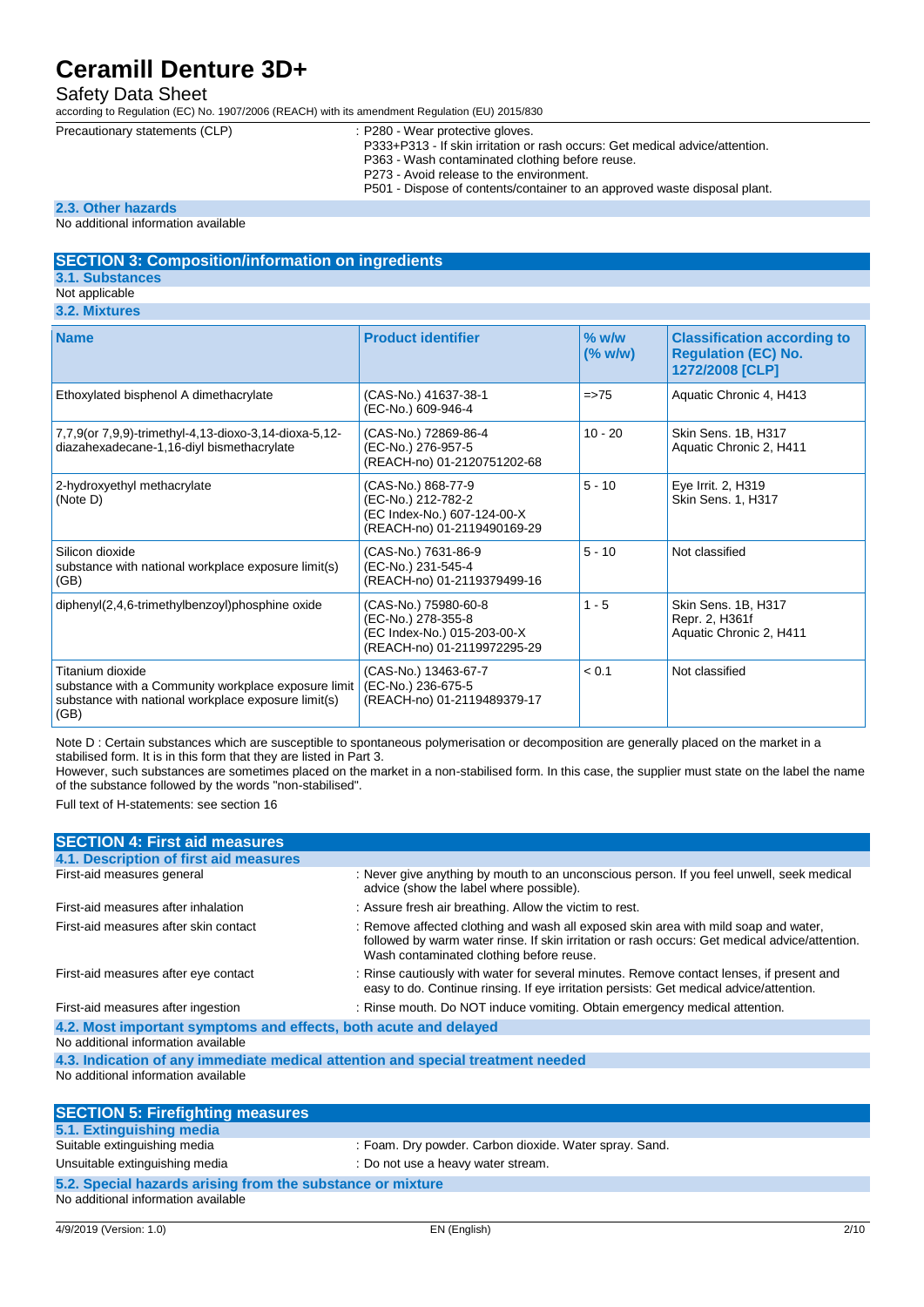#### Safety Data Sheet

according to Regulation (EC) No. 1907/2006 (REACH) with its amendment Regulation (EU) 2015/830

| 5.3. Advice for firefighters   |                                                                                                                                                                          |
|--------------------------------|--------------------------------------------------------------------------------------------------------------------------------------------------------------------------|
| Firefighting instructions      | : Use water spray or fog for cooling exposed containers. Exercise caution when fighting any<br>chemical fire. Prevent fire fighting water from entering the environment. |
| Protection during firefighting | : Do not enter fire area without proper protective equipment, including respiratory protection.                                                                          |

| <b>SECTION 6: Accidental release measures</b>                                                                                   |                                                                                                                                 |  |
|---------------------------------------------------------------------------------------------------------------------------------|---------------------------------------------------------------------------------------------------------------------------------|--|
| 6.1. Personal precautions, protective equipment and emergency procedures                                                        |                                                                                                                                 |  |
| 6.1.1. For non-emergency personnel                                                                                              |                                                                                                                                 |  |
|                                                                                                                                 |                                                                                                                                 |  |
| <b>Emergency procedures</b>                                                                                                     | : Evacuate unnecessary personnel.                                                                                               |  |
| 6.1.2. For emergency responders                                                                                                 |                                                                                                                                 |  |
| No additional information available                                                                                             |                                                                                                                                 |  |
| <b>6.2. Environmental precautions</b>                                                                                           |                                                                                                                                 |  |
| Prevent entry to sewers and public waters. Notify authorities if liquid enters sewers or public waters.                         |                                                                                                                                 |  |
| 6.3. Methods and material for containment and cleaning up                                                                       |                                                                                                                                 |  |
| Methods for cleaning up                                                                                                         | : Soak up spills with inert solids, such as clay or diatomaceous earth as soon as possible.<br>Store away from other materials. |  |
| 6.4. Reference to other sections                                                                                                |                                                                                                                                 |  |
| Concerning personal protective equipment to use, see section 8. Concerning disposal elimination after cleaning, see section 13. |                                                                                                                                 |  |
|                                                                                                                                 |                                                                                                                                 |  |
|                                                                                                                                 |                                                                                                                                 |  |
| <b>SECTION 7: Handling and storage</b>                                                                                          |                                                                                                                                 |  |

| 7.1. Precautions for safe handling                                |                                                                                                                                                                                                                                                   |
|-------------------------------------------------------------------|---------------------------------------------------------------------------------------------------------------------------------------------------------------------------------------------------------------------------------------------------|
| Precautions for safe handling                                     | : Wash hands and other exposed areas with mild soap and water before eating, drinking or<br>smoking and when leaving work. Provide good ventilation in process area to prevent<br>formation of vapour.                                            |
| Hygiene measures                                                  | : Wash hands thoroughly after handling. Contaminated work clothing should not be allowed<br>out of the workplace. Wash contaminated clothing before reuse.                                                                                        |
| 7.2. Conditions for safe storage, including any incompatibilities |                                                                                                                                                                                                                                                   |
| Storage conditions                                                | : Keep only in original container. Keep container closed when not in use. To avoid the risks<br>of fires, all contaminated materials should be stored in purpose-built containers or in metal<br>containers with tight-fitting self-closing lids. |
| Incompatible products                                             | : Strong bases. Strong acids.                                                                                                                                                                                                                     |
| Incompatible materials                                            | : Sources of ignition. Direct sunlight.                                                                                                                                                                                                           |
| 7.3. Specific end use(s)                                          |                                                                                                                                                                                                                                                   |
| No odditional information quailable                               |                                                                                                                                                                                                                                                   |

No additional information available

| <b>SECTION 8: Exposure controls/personal protection</b> |                                         |                                                                                         |
|---------------------------------------------------------|-----------------------------------------|-----------------------------------------------------------------------------------------|
| 8.1. Control parameters                                 |                                         |                                                                                         |
| Silicon dioxide (7631-86-9)                             |                                         |                                                                                         |
| Germany                                                 | TRGS 910 Acceptable concentration notes |                                                                                         |
| United Kingdom                                          | WEL TWA (mg/m <sup>3</sup> )            | 6 mg/m <sup>3</sup> (inhalable aerosol)<br>$2.4$ mg/m <sup>3</sup> (respirable aerosol) |

| Titanium dioxide (13463-67-7)                                      |                              |                                         |                                                                        |
|--------------------------------------------------------------------|------------------------------|-----------------------------------------|------------------------------------------------------------------------|
| EU                                                                 | Local name                   |                                         | Titanium dioxide                                                       |
| EU                                                                 | <b>Notes</b>                 |                                         | (Ongoing)                                                              |
| EU                                                                 | Regulatory reference         |                                         | <b>SCOEL Recommendations</b>                                           |
| Germany                                                            |                              | TRGS 910 Acceptable concentration notes |                                                                        |
| United Kingdom                                                     | Local name                   |                                         | Titanium dioxide                                                       |
| United Kingdom                                                     | WEL TWA (mg/m <sup>3</sup> ) |                                         | 4 mg/m <sup>3</sup> respirable<br>10 mg/m <sup>3</sup> total inhalable |
| United Kingdom                                                     | Regulatory reference         |                                         | EH40/2005 (Third edition, 2018). HSE                                   |
| Ethoxylated bisphenol A dimethacrylate (41637-38-1)                |                              |                                         |                                                                        |
| <b>DNEL/DMEL (Workers)</b>                                         |                              |                                         |                                                                        |
| Long-term - systemic effects, dermal<br>2 mg/kg bodyweight/day     |                              |                                         |                                                                        |
| Long-term - systemic effects, inhalation<br>3.52 mg/m <sup>3</sup> |                              |                                         |                                                                        |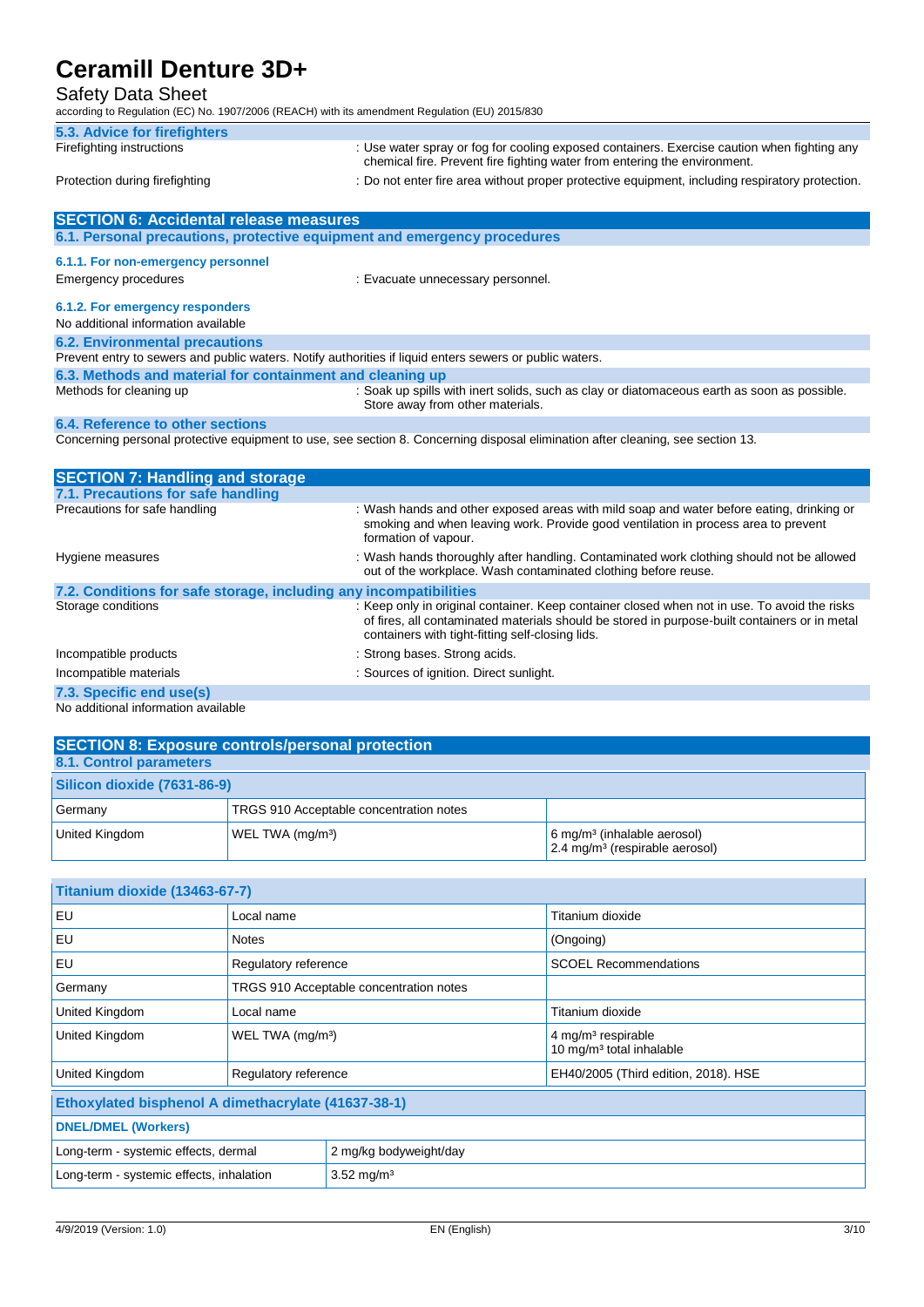## Safety Data Sheet

according to Regulation (EC) No. 1907/2006 (REACH) with its amendment Regulation (EU) 2015/830

| Ethoxylated bisphenol A dimethacrylate (41637-38-1)          |                           |  |
|--------------------------------------------------------------|---------------------------|--|
| <b>DNEL/DMEL (General population)</b>                        |                           |  |
| Long-term - systemic effects, oral                           | 0.5 mg/kg bodyweight/day  |  |
| Long-term - systemic effects, inhalation                     | $0.87$ mg/m <sup>3</sup>  |  |
| Long-term - systemic effects, dermal                         | 1 mg/kg bodyweight/day    |  |
| diphenyl(2,4,6-trimethylbenzoyl)phosphine oxide (75980-60-8) |                           |  |
| <b>DNEL/DMEL (Workers)</b>                                   |                           |  |
| Long-term - systemic effects, dermal                         | 1 mg/kg bodyweight/day    |  |
| Long-term - systemic effects, inhalation                     | $3.5 \text{ mg/m}^3$      |  |
| <b>PNEC (Water)</b>                                          |                           |  |
| PNEC aqua (freshwater)                                       | 0.00353 mg/l              |  |
| PNEC aqua (marine water)                                     | 0.000353 mg/l             |  |
| PNEC aqua (intermittent, freshwater)                         | $0.0353$ mg/l             |  |
| <b>PNEC (Sediment)</b>                                       |                           |  |
| PNEC sediment (freshwater)                                   | 0.29 mg/kg bw             |  |
| PNEC sediment (marine water)                                 | 0.029 mg/kg bw            |  |
| <b>PNEC (Soil)</b>                                           |                           |  |
| PNEC soil                                                    | 0.0557 mg/kg bw           |  |
| 2-hydroxyethyl methacrylate (868-77-9)                       |                           |  |
| <b>DNEL/DMEL (Workers)</b>                                   |                           |  |
| Long-term - systemic effects, dermal                         | 1.3 mg/kg bodyweight/day  |  |
| Long-term - systemic effects, inhalation                     | 4.9 mg/m $3$              |  |
| <b>DNEL/DMEL (General population)</b>                        |                           |  |
| Long-term - systemic effects, oral                           | 0.83 mg/kg bodyweight/day |  |
| Long-term - systemic effects, inhalation                     | $2.9$ mg/m <sup>3</sup>   |  |
| Long-term - systemic effects, dermal                         | 0.83 mg/kg bodyweight/day |  |
| <b>PNEC (Water)</b>                                          |                           |  |
| PNEC aqua (freshwater)                                       | $0.48$ mg/l               |  |
| PNEC aqua (marine water)                                     | 0.48 mg/l                 |  |
| PNEC aqua (intermittent, freshwater)                         | 1 $mg/l$                  |  |
| PNEC aqua (intermittent, marine water)                       | $1$ mg/l                  |  |
| <b>PNEC (Sediment)</b>                                       |                           |  |
| PNEC sediment (freshwater)                                   | 3.79 mg/kg bw             |  |
| PNEC sediment (marine water)                                 | 3.79 mg/kg bw             |  |
| <b>PNEC (Soil)</b>                                           |                           |  |
| PNEC soil                                                    | 0.47 mg/kg bw             |  |
| <b>PNEC (STP)</b>                                            |                           |  |
| PNEC sewage treatment plant                                  | $10$ mg/l                 |  |
| Titanium dioxide (13463-67-7)                                |                           |  |
| <b>DNEL/DMEL (Workers)</b>                                   |                           |  |
| Long-term - local effects, inhalation                        | $10$ mg/m <sup>3</sup>    |  |
| <b>DNEL/DMEL (General population)</b>                        |                           |  |
| Long-term - systemic effects, oral                           | 700 mg/kg bodyweight/day  |  |
| <b>PNEC (Water)</b>                                          |                           |  |
| PNEC aqua (freshwater)                                       | 0.000184 mg/l             |  |
| 4/9/2019 (Version: 1.0)                                      | EN (English)<br>4/10      |  |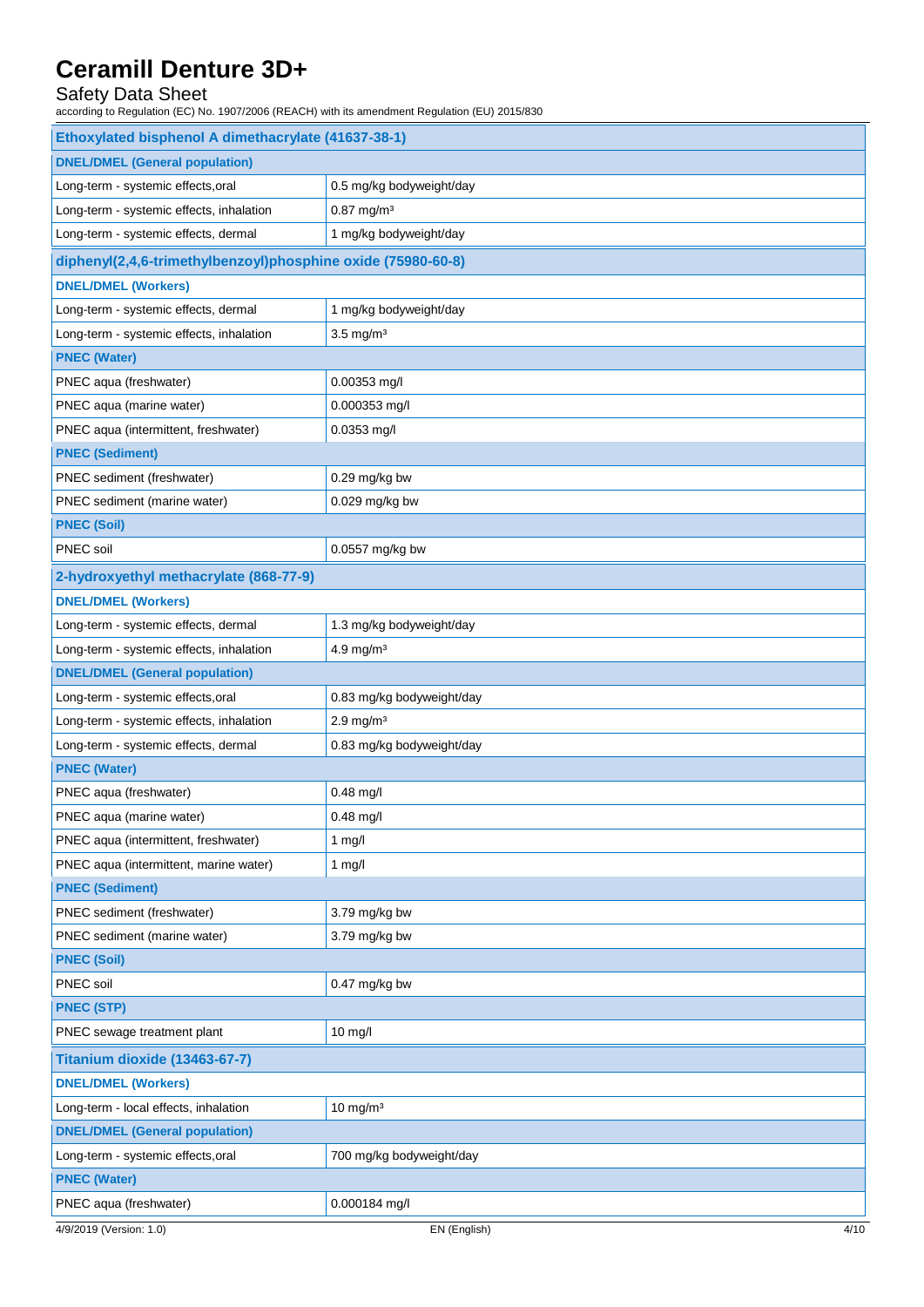## Safety Data Sheet

according to Regulation (EC) No. 1907/2006 (REACH) with its amendment Regulation (EU) 2015/830

| Titanium dioxide (13463-67-7)                                                                                                                                                                                                                                                                                                                                                  |                                                                                                             |  |
|--------------------------------------------------------------------------------------------------------------------------------------------------------------------------------------------------------------------------------------------------------------------------------------------------------------------------------------------------------------------------------|-------------------------------------------------------------------------------------------------------------|--|
| PNEC aqua (marine water)                                                                                                                                                                                                                                                                                                                                                       | 0.0184 mg/l                                                                                                 |  |
| PNEC aqua (intermittent, freshwater)                                                                                                                                                                                                                                                                                                                                           | $0.193$ mg/l                                                                                                |  |
| <b>PNEC (Sediment)</b>                                                                                                                                                                                                                                                                                                                                                         |                                                                                                             |  |
| PNEC sediment (freshwater)                                                                                                                                                                                                                                                                                                                                                     | 1000 mg/kg bw                                                                                               |  |
| PNEC sediment (marine water)                                                                                                                                                                                                                                                                                                                                                   | 100 mg/kg bw                                                                                                |  |
| <b>PNEC (Soil)</b>                                                                                                                                                                                                                                                                                                                                                             |                                                                                                             |  |
| PNEC soil                                                                                                                                                                                                                                                                                                                                                                      | 100 mg/kg bw                                                                                                |  |
| <b>PNEC (STP)</b>                                                                                                                                                                                                                                                                                                                                                              |                                                                                                             |  |
| PNEC sewage treatment plant                                                                                                                                                                                                                                                                                                                                                    | 100 mg/l                                                                                                    |  |
|                                                                                                                                                                                                                                                                                                                                                                                | 7,7,9(or 7,9,9)-trimethyl-4,13-dioxo-3,14-dioxa-5,12-diazahexadecane-1,16-diyl bismethacrylate (72869-86-4) |  |
| <b>DNEL/DMEL (Workers)</b>                                                                                                                                                                                                                                                                                                                                                     |                                                                                                             |  |
| Long-term - systemic effects, dermal                                                                                                                                                                                                                                                                                                                                           | 1.3 mg/kg bodyweight/day                                                                                    |  |
| Long-term - systemic effects, inhalation                                                                                                                                                                                                                                                                                                                                       | $3.3 \text{ mg/m}^3$                                                                                        |  |
| <b>DNEL/DMEL (General population)</b>                                                                                                                                                                                                                                                                                                                                          |                                                                                                             |  |
| Long-term - systemic effects, oral                                                                                                                                                                                                                                                                                                                                             | 0.3 mg/kg bodyweight/day                                                                                    |  |
| Long-term - systemic effects, inhalation                                                                                                                                                                                                                                                                                                                                       | $0.6$ mg/m <sup>3</sup>                                                                                     |  |
| Long-term - systemic effects, dermal                                                                                                                                                                                                                                                                                                                                           | 0.7 mg/kg bodyweight/day                                                                                    |  |
| <b>PNEC (Water)</b>                                                                                                                                                                                                                                                                                                                                                            |                                                                                                             |  |
| PNEC aqua (freshwater)                                                                                                                                                                                                                                                                                                                                                         | $0.01$ mg/l                                                                                                 |  |
| PNEC aqua (marine water)                                                                                                                                                                                                                                                                                                                                                       | 0.001 mg/l                                                                                                  |  |
| PNEC aqua (intermittent, freshwater)                                                                                                                                                                                                                                                                                                                                           | $0.1$ mg/l                                                                                                  |  |
| PNEC aqua (intermittent, marine water)                                                                                                                                                                                                                                                                                                                                         | $0.1$ mg/l                                                                                                  |  |
| <b>PNEC (Sediment)</b>                                                                                                                                                                                                                                                                                                                                                         |                                                                                                             |  |
| PNEC sediment (freshwater)                                                                                                                                                                                                                                                                                                                                                     | 4.56 mg/kg bw                                                                                               |  |
| PNEC sediment (marine water)                                                                                                                                                                                                                                                                                                                                                   | $0.46$ mg/kg bw                                                                                             |  |
| <b>PNEC (Soil)</b>                                                                                                                                                                                                                                                                                                                                                             |                                                                                                             |  |
| PNEC soil                                                                                                                                                                                                                                                                                                                                                                      | $0.91$ mg/kg bw                                                                                             |  |
| <b>PNEC (STP)</b>                                                                                                                                                                                                                                                                                                                                                              |                                                                                                             |  |
| PNEC sewage treatment plant                                                                                                                                                                                                                                                                                                                                                    | 3.61 mg/l                                                                                                   |  |
| <b>8.2. Exposure controls</b>                                                                                                                                                                                                                                                                                                                                                  |                                                                                                             |  |
| Hand protection:                                                                                                                                                                                                                                                                                                                                                               |                                                                                                             |  |
| Wear suitable gloves resistant to chemical penetration. The protective gloves to be used must comply with the specifications of the regulation<br>2016/425 and the resultant standard EN 374. penetration time (maximum wearing period): > 480 m. Suitable material: Nitrile rubber, Chloroprene<br>rubber, Polyvinylchloride (PVC). Layer thickness: 0,4 mm - 0,5 mm - 0,7 mm |                                                                                                             |  |

#### **Eye protection:**

Wear eye glasses with side protection according to EN 166.

#### **Skin and body protection:**

Wear suitable protective clothing

#### **Respiratory protection:**

No personal breathing protective equipment is normally required. In case of inadequate ventilation wear respiratory protection. particle filter device (DIN EN 143)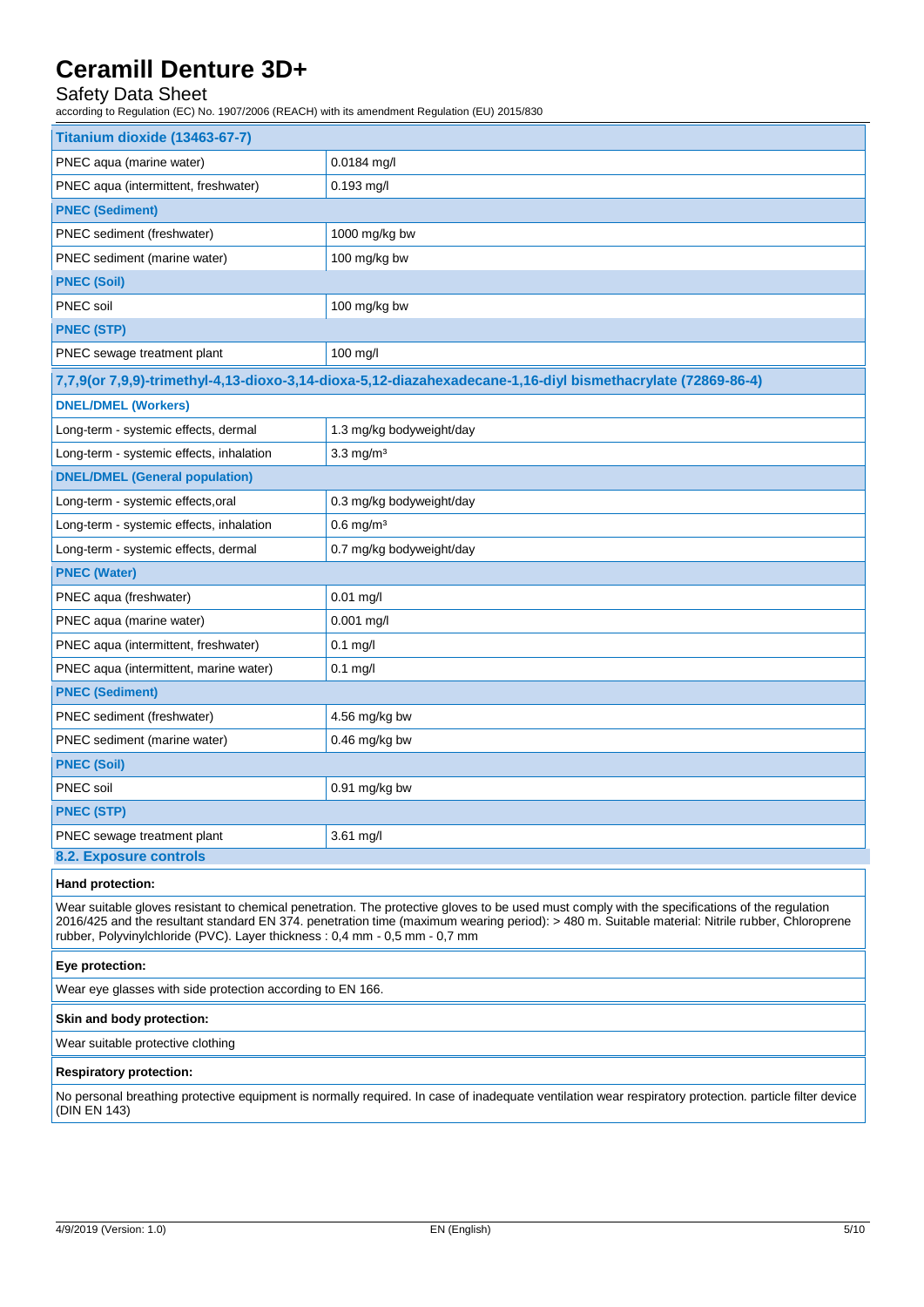### Safety Data Sheet

according to Regulation (EC) No. 1907/2006 (REACH) with its amendment Regulation (EU) 2015/830

#### **Personal protective equipment symbol(s):**



#### **Environmental exposure controls:**

Use appropriate container to avoid environmental contamination.

#### **Other information:**

Do not eat, drink or smoke when using this product. Avoid contact with skin and eyes.

| <b>SECTION 9: Physical and chemical properties</b>         |                                |  |
|------------------------------------------------------------|--------------------------------|--|
| 9.1. Information on basic physical and chemical properties |                                |  |
| Physical state                                             | : Liquid                       |  |
| Colour                                                     | $:$ pink.                      |  |
| Odour                                                      | : characteristic.              |  |
| Odour threshold                                            | : No data available            |  |
| pH                                                         | : No data available            |  |
| Relative evaporation rate (butylacetate=1)                 | : No data available            |  |
| Melting point                                              | : No data available            |  |
| Freezing point                                             | : No data available            |  |
| Boiling point                                              | : No data available            |  |
| Flash point                                                | : No data available            |  |
| Auto-ignition temperature                                  | : No data available            |  |
| Decomposition temperature                                  | : $> 400 °C$                   |  |
| Flammability (solid, gas)                                  | : No data available            |  |
| Vapour pressure                                            | : No data available            |  |
| Relative vapour density at 20 °C                           | : No data available            |  |
| Relative density                                           | : No data available            |  |
| Density                                                    | : $1.26$ g/cm <sup>3</sup>     |  |
| Solubility                                                 | : Soluble in organic solvents. |  |
| Log Pow                                                    | : No data available            |  |
| Viscosity, kinematic                                       | : No data available            |  |
| Viscosity, dynamic                                         | : No data available            |  |
| Explosive properties                                       | : No data available            |  |
| Oxidising properties                                       | : No data available            |  |
| <b>Explosive limits</b>                                    | : No data available            |  |
| 9.2. Other information                                     |                                |  |
| VOC content                                                | $: 0 \%$                       |  |

**SECTION 10: Stability and reactivity 10.1. Reactivity** No additional information available **10.2. Chemical stability** Not established. **10.3. Possibility of hazardous reactions** Not established. **10.4. Conditions to avoid** Direct sunlight. Extremely high or low temperatures. **10.5. Incompatible materials** No additional information available **10.6. Hazardous decomposition products** No additional information available

| <b>SECTION 11: Toxicological information</b> |                  |  |
|----------------------------------------------|------------------|--|
| 11.1. Information on toxicological effects   |                  |  |
| Acute toxicity (oral)                        | : Not classified |  |
| Acute toxicity (dermal)                      | : Not classified |  |
| Acute toxicity (inhalation)                  | : Not classified |  |
|                                              |                  |  |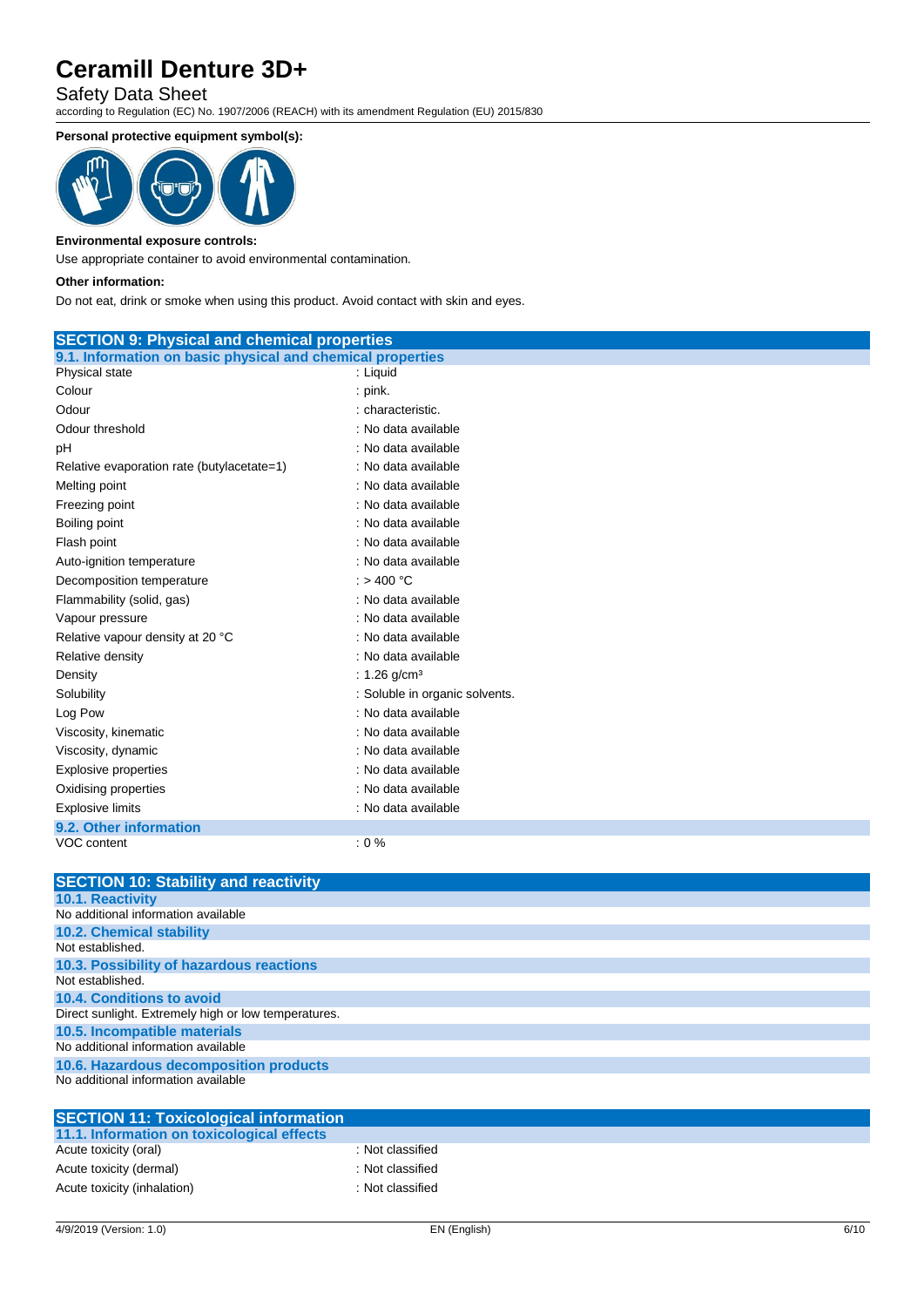## Safety Data Sheet

according to Regulation (EC) No. 1907/2006 (REACH) with its amendment Regulation (EU) 2015/830

| <b>Ethoxylated bisphenol A dimethacrylate (41637-38-1)</b> |              |  |
|------------------------------------------------------------|--------------|--|
| LD50 oral rat<br>2000 mg/kg                                |              |  |
| LD50 dermal rat                                            | $2000$ mg/kg |  |

| diphenyl(2,4,6-trimethylbenzoyl)phosphine oxide (75980-60-8) |              |  |  |
|--------------------------------------------------------------|--------------|--|--|
| $\frac{15000}{\text{mg/kg}}$<br>LD50 oral rat                |              |  |  |
| LD50 dermal rat                                              | $2000$ mg/kg |  |  |

| 2-hydroxyethyl methacrylate (868-77-9) |                         |  |
|----------------------------------------|-------------------------|--|
| LD50 oral rat<br>5564 mg/kg            |                         |  |
| LD50 dermal rabbit                     | $\frac{15000}{9}$ mg/kg |  |

| Silicon dioxide (7631-86-9) |                      |  |
|-----------------------------|----------------------|--|
| LD50 oral rat               | $\vert$ > 5000 mg/kg |  |
| LD50 dermal rat             | $\vert$ > 2000 mg/kg |  |
| LC50 inhalation rat (mg/l)  | $\vert$ > 5 mg/l/4h  |  |

| Titanium dioxide (13463-67-7)       |                       |  |  |
|-------------------------------------|-----------------------|--|--|
| 2000 - 25000 mg/kg<br>LD50 oral rat |                       |  |  |
| LC50 inhalation rat (mg/l)          | $3.43 - 6.82$ mg/l/4h |  |  |

| 7,7,9(or 7,9,9)-trimethyl-4,13-dioxo-3,14-dioxa-5,12-diazahexadecane-1,16-diyl bismethacrylate (72869-86-4) |                                        |  |  |
|-------------------------------------------------------------------------------------------------------------|----------------------------------------|--|--|
| LD50 oral rat                                                                                               | 5000 mg/kg                             |  |  |
| LD50 dermal rat                                                                                             | 2000 mg/kg                             |  |  |
| Skin corrosion/irritation                                                                                   | : Not classified                       |  |  |
| Serious eye damage/irritation                                                                               | : Not classified                       |  |  |
| Respiratory or skin sensitisation                                                                           | : May cause an allergic skin reaction. |  |  |
| Germ cell mutagenicity                                                                                      | : Not classified                       |  |  |
| Carcinogenicity                                                                                             | : Not classified                       |  |  |
| Reproductive toxicity                                                                                       | : Not classified                       |  |  |
| STOT-single exposure                                                                                        | : Not classified                       |  |  |
| STOT-repeated exposure                                                                                      | : Not classified                       |  |  |
| Ethoxylated bisphenol A dimethacrylate (41637-38-1)                                                         |                                        |  |  |
| NOAEL (oral, rat, 90 days)                                                                                  | 300 mg/kg bodyweight/day               |  |  |
|                                                                                                             |                                        |  |  |
| diphenyl(2,4,6-trimethylbenzoyl)phosphine oxide (75980-60-8)                                                |                                        |  |  |
| LOAEL (oral, rat, 90 days)                                                                                  | 250 - 300 mg/kg bodyweight/day         |  |  |
| NOAEL (oral, rat, 90 days)                                                                                  | 50 - 100 mg/kg bodyweight/day          |  |  |
|                                                                                                             |                                        |  |  |
| 2-hydroxyethyl methacrylate (868-77-9)                                                                      |                                        |  |  |
| NOAEL (oral, rat, 90 days)                                                                                  | 100 - 1500 mg/kg bodyweight/day        |  |  |

| 7,7,9(or 7,9,9)-trimethyl-4,13-dioxo-3,14-dioxa-5,12-diazahexadecane-1,16-diyl bismethacrylate (72869-86-4) |  |  |  |
|-------------------------------------------------------------------------------------------------------------|--|--|--|
| 100 - 300 mg/kg bodyweight/day<br>NOAEL (oral, rat, 90 days)                                                |  |  |  |
|                                                                                                             |  |  |  |

Aspiration hazard **in the set of the set of the set of the set of the set of the set of the set of the set of the set of the set of the set of the set of the set of the set of the set of the set of the set of the set of th**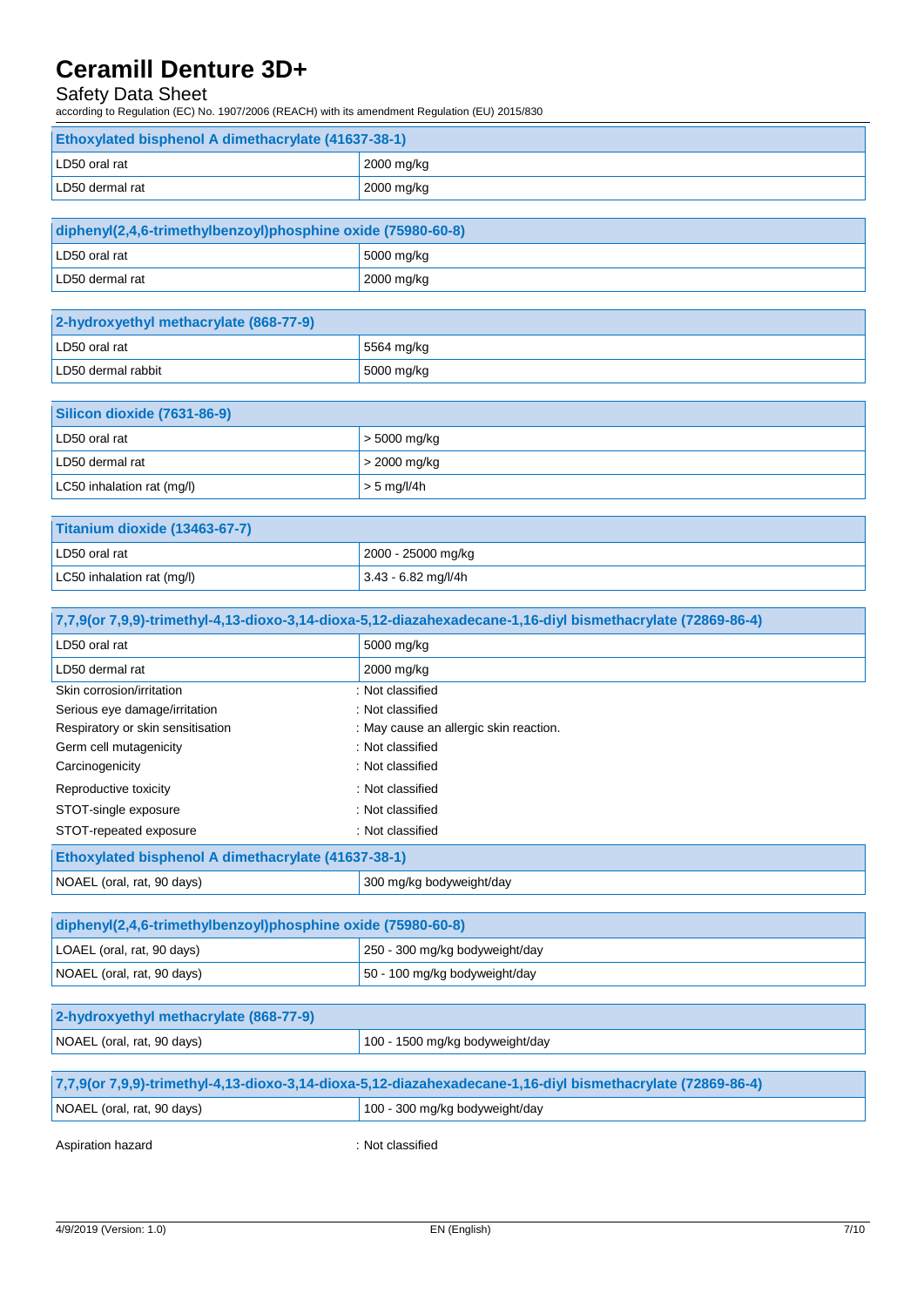#### Safety Data Sheet

according to Regulation (EC) No. 1907/2006 (REACH) with its amendment Regulation (EU) 2015/830

| <b>SECTION 12: Ecological information</b>                                                                   |                                                                                                             |  |  |
|-------------------------------------------------------------------------------------------------------------|-------------------------------------------------------------------------------------------------------------|--|--|
| 12.1. Toxicity                                                                                              |                                                                                                             |  |  |
| Ecology - general                                                                                           | : Avoid release to the environment.                                                                         |  |  |
| Acute aquatic toxicity<br>Chronic aquatic toxicity                                                          | : Not classified<br>: Harmful to aquatic life with long lasting effects.                                    |  |  |
|                                                                                                             |                                                                                                             |  |  |
| Ethoxylated bisphenol A dimethacrylate (41637-38-1)                                                         |                                                                                                             |  |  |
| NOEC (chronic)                                                                                              | 14.3 mg/l 28 d                                                                                              |  |  |
| diphenyl(2,4,6-trimethylbenzoyl)phosphine oxide (75980-60-8)                                                |                                                                                                             |  |  |
| LC50 fishes                                                                                                 | 6.53 mg/l (48 h)                                                                                            |  |  |
| EC50 Daphnia                                                                                                | 3.53 mg/l                                                                                                   |  |  |
| EC50 72h algae (1)                                                                                          | 2.01 mg/l                                                                                                   |  |  |
|                                                                                                             |                                                                                                             |  |  |
| 2-hydroxyethyl methacrylate (868-77-9)                                                                      |                                                                                                             |  |  |
| LC50 fishes                                                                                                 | 100 mg/l                                                                                                    |  |  |
| EC50 other aquatic organisms 1                                                                              | 380 mg/l 48h                                                                                                |  |  |
| EC50 72h algae (1)                                                                                          | 345 - 836 mg/l                                                                                              |  |  |
| NOEC chronic crustacea                                                                                      | 24.1 mg/l (21 d)                                                                                            |  |  |
|                                                                                                             |                                                                                                             |  |  |
| Titanium dioxide (13463-67-7)                                                                               |                                                                                                             |  |  |
| LC50 fishes                                                                                                 | 155 - 294 mg/l                                                                                              |  |  |
| EC50 Daphnia                                                                                                | 19.3 - 33.6 mg/l                                                                                            |  |  |
| EC50 72h algae (1)                                                                                          | 100 mg/l                                                                                                    |  |  |
| 7,7,9(or 7,9,9)-trimethyl-4,13-dioxo-3,14-dioxa-5,12-diazahexadecane-1,16-diyl bismethacrylate (72869-86-4) |                                                                                                             |  |  |
|                                                                                                             |                                                                                                             |  |  |
| LC50 fishes                                                                                                 | 10.1 mg/l                                                                                                   |  |  |
| EC50 Daphnia                                                                                                | $1.2$ mg/l                                                                                                  |  |  |
| EC50 72h algae (1)                                                                                          | $0.68$ mg/l                                                                                                 |  |  |
| NOEC (acute)                                                                                                | 1.2 mg/l 48 hrs                                                                                             |  |  |
| 12.2. Persistence and degradability                                                                         |                                                                                                             |  |  |
| Titanium dioxide (13463-67-7)                                                                               |                                                                                                             |  |  |
| Biochemical oxygen demand (BOD)                                                                             | not applicable                                                                                              |  |  |
| Chemical oxygen demand (COD)                                                                                | not applicable                                                                                              |  |  |
| ThOD                                                                                                        | not applicable                                                                                              |  |  |
| BOD (% of ThOD)                                                                                             | not applicable                                                                                              |  |  |
| 12.3. Bioaccumulative potential                                                                             |                                                                                                             |  |  |
| Ethoxylated bisphenol A dimethacrylate (41637-38-1)                                                         |                                                                                                             |  |  |
| Log Pow                                                                                                     | 3.43 - 5.62 @ pH 6.44                                                                                       |  |  |
|                                                                                                             |                                                                                                             |  |  |
| diphenyl(2,4,6-trimethylbenzoyl)phosphine oxide (75980-60-8)                                                |                                                                                                             |  |  |
| Log Pow                                                                                                     | 3.1 - 3.87 @ 23 °C and pH 6.4                                                                               |  |  |
|                                                                                                             |                                                                                                             |  |  |
| 2-hydroxyethyl methacrylate (868-77-9)                                                                      |                                                                                                             |  |  |
| Log Pow                                                                                                     | 0.42 @ 25 °C and pH 5.9 - 6.1                                                                               |  |  |
|                                                                                                             | 7,7,9(or 7,9,9)-trimethyl-4,13-dioxo-3,14-dioxa-5,12-diazahexadecane-1,16-diyl bismethacrylate (72869-86-4) |  |  |
| Log Pow                                                                                                     | 3 - 3.39 @ 20 °C and pH 7                                                                                   |  |  |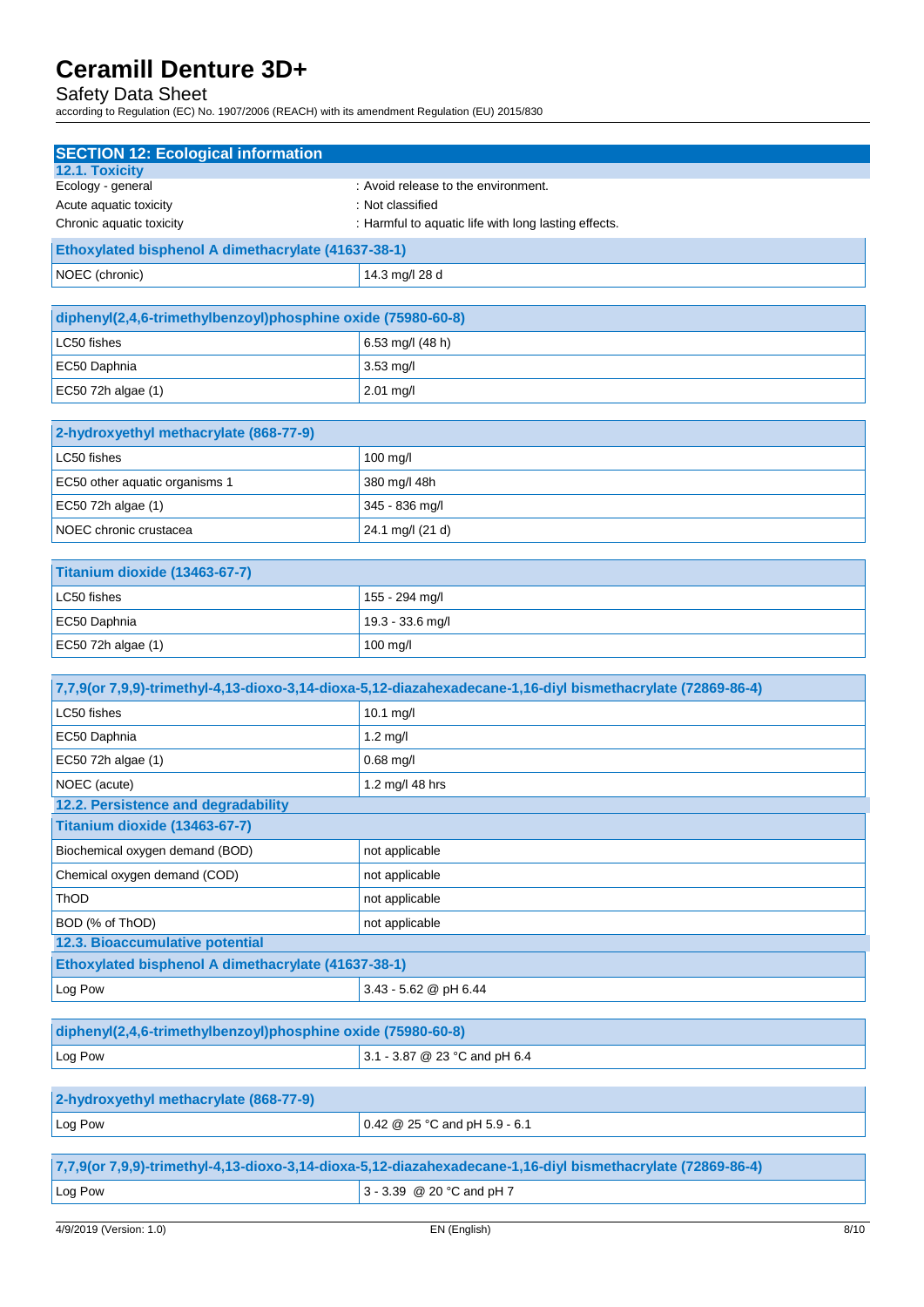### Safety Data Sheet

according to Regulation (EC) No. 1907/2006 (REACH) with its amendment Regulation (EU) 2015/830

| 12.4. Mobility in soil                   |                                     |
|------------------------------------------|-------------------------------------|
| No additional information available      |                                     |
| 12.5. Results of PBT and vPvB assessment |                                     |
| No additional information available      |                                     |
| 12.6. Other adverse effects              |                                     |
| Additional information                   | : Avoid release to the environment. |

| <b>SECTION 13: Disposal considerations</b> |                                                            |
|--------------------------------------------|------------------------------------------------------------|
| 13.1. Waste treatment methods              |                                                            |
| Regional legislation (waste)               | : Disposal must be done according to official regulations. |
| Product/Packaging disposal recommendations | : Can be dumped in according to local regulations.         |
| Ecology - waste materials                  | : Avoid release to the environment.                        |

### **SECTION 14: Transport information**

| In accordance with ADR / RID / IMDG / IATA / ADN |                |                |                |                |
|--------------------------------------------------|----------------|----------------|----------------|----------------|
| <b>ADR</b>                                       | <b>IMDG</b>    | <b>IATA</b>    | <b>ADN</b>     | <b>RID</b>     |
| 14.1. UN number                                  |                |                |                |                |
| Not applicable                                   | Not applicable | Not applicable | Not applicable | Not applicable |
| 14.2. UN proper shipping name                    |                |                |                |                |
| Not applicable                                   | Not applicable | Not applicable | Not applicable | Not applicable |
| 14.3. Transport hazard class(es)                 |                |                |                |                |
| Not applicable                                   | Not applicable | Not applicable | Not applicable | Not applicable |
| 14.4. Packing group                              |                |                |                |                |
| Not applicable                                   | Not applicable | Not applicable | Not applicable | Not applicable |
| 14.5. Environmental hazards                      |                |                |                |                |
| Not applicable                                   | Not applicable | Not applicable | Not applicable | Not applicable |
| No supplementary information available           |                |                |                |                |
| 14.6. Special precautions for user               |                |                |                |                |

**Overland transport**

Not applicable

**Transport by sea** Not applicable

**Air transport**

Not applicable

**Inland waterway transport**

Not applicable

**Rail transport**

Not applicable

**14.7. Transport in bulk according to Annex II of Marpol and the IBC Code** Not applicable

**SECTION 15: Regulatory information 15.1. Safety, health and environmental regulations/legislation specific for the substance or mixture**

**15.1.1. EU-Regulations**

| The following restrictions are applicable according to Annex XVII of the REACH Regulation (EC) No 1907/2006:                                                                                                                                                                                                                           |                                                                                                                                                            |  |
|----------------------------------------------------------------------------------------------------------------------------------------------------------------------------------------------------------------------------------------------------------------------------------------------------------------------------------------|------------------------------------------------------------------------------------------------------------------------------------------------------------|--|
| 3. Liquid substances or mixtures which are regarded as dangerous in<br>accordance with Directive 1999/45/EC or are fulfilling the criteria for any<br>of the following hazard classes or categories set out in Annex I to<br>Regulation (EC) No 1272/2008                                                                              | 2-hydroxyethyl methacrylate                                                                                                                                |  |
| 3(b) Substances or mixtures fulfilling the criteria for any of the following<br>hazard classes or categories set out in Annex I to Regulation (EC) No<br>1272/2008: Hazard classes 3.1 to 3.6, 3.7 adverse effects on sexual<br>function and fertility or on development, 3.8 effects other than narcotic<br>effects, $3.9$ and $3.10$ | Ceramill Denture 3D+ - 7,7,9(or 7,9,9)-trimethyl-4,13-dioxo-3,14-dioxa-<br>5,12-diazahexadecane-1,16-diyl bismethacrylate - 2-hydroxyethyl<br>methacrylate |  |